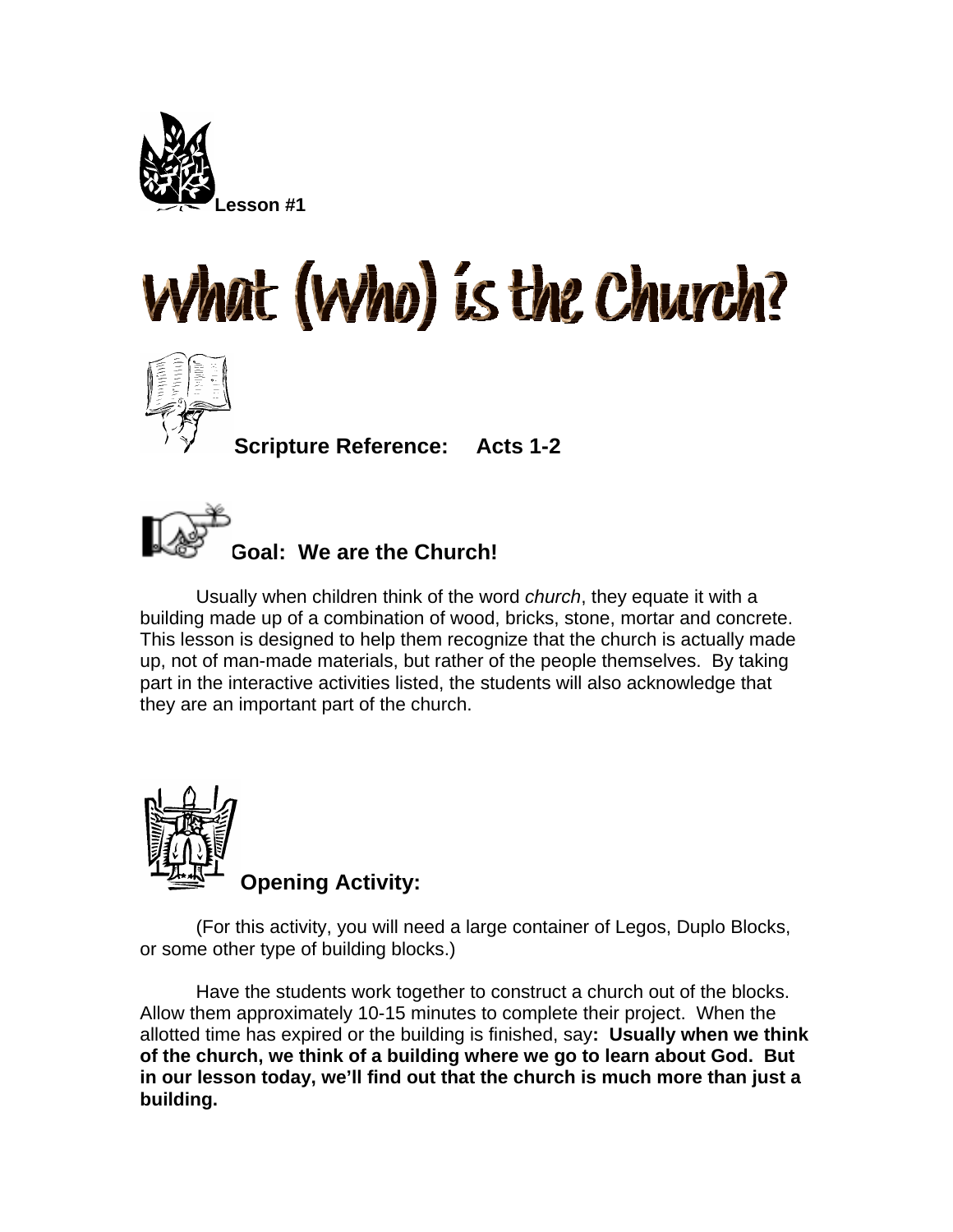

(For this activity, you will need a Bible, yarn, tape, a marker, a cardboard box or a 10 gallon plastic storage container filled with sand, and the following items to bury in the sand: a small cross, a round stone, a cotton ball, a match, a small replica of a house, and a dollar bill.

Ahead of time, cut lengths of yarn and tape them across the top of the sand container [one lengthwise, two widthwise] to form a grid with six spaces. Use the marker to label the areas with #1-6. Bury the six items listed above in the given order, one item per space.)

Gather the children in front of you on the floor with the container of sand between you and them. Lay the Bible beside you. Say: **Today we're going to imagine that we are on an archeological expedition to learn more about the beginning of the very first church. What do you do on an archeological expedition? That's right – you dig! We can learn about the first church by digging into God's Word and reading Acts 1-2.** Open the Bible to the Scripture reference to show the children where it is located. **But today we're also going to learn by digging in sand. We will take turns digging to see what kind of artifacts we may unearth.** 

Choose children to dig up the various items, one at a time, explaining the significance of the artifacts as listed below.

- *CROSS*  **The church finds its beginning with the cross. Jesus died on the cross for our sins. We all have sin inside of us. Sin is ugly and bad, and as long as it is inside us, we can't go to God's perfect heaven. So Jesus died on the cross to take away our sin.**
- *STONE*  **After Jesus died, they took His body off the cross and placed it in a tomb. In Bible times, a tomb was actually a small cave. A large stone was rolled in front of the cave to seal it. But on the third day, some women found the stone had been rolled away from Jesus' tomb. His body was gone! He had come back to life just as He said He would.**
- *COTTON BALL* **For forty days after He came back to life, Jesus walked on the earth, appearing at times to His disciples. Finally, it was time for Him to return to Heaven. He told His disciples to wait in Jerusalem for something special that was going**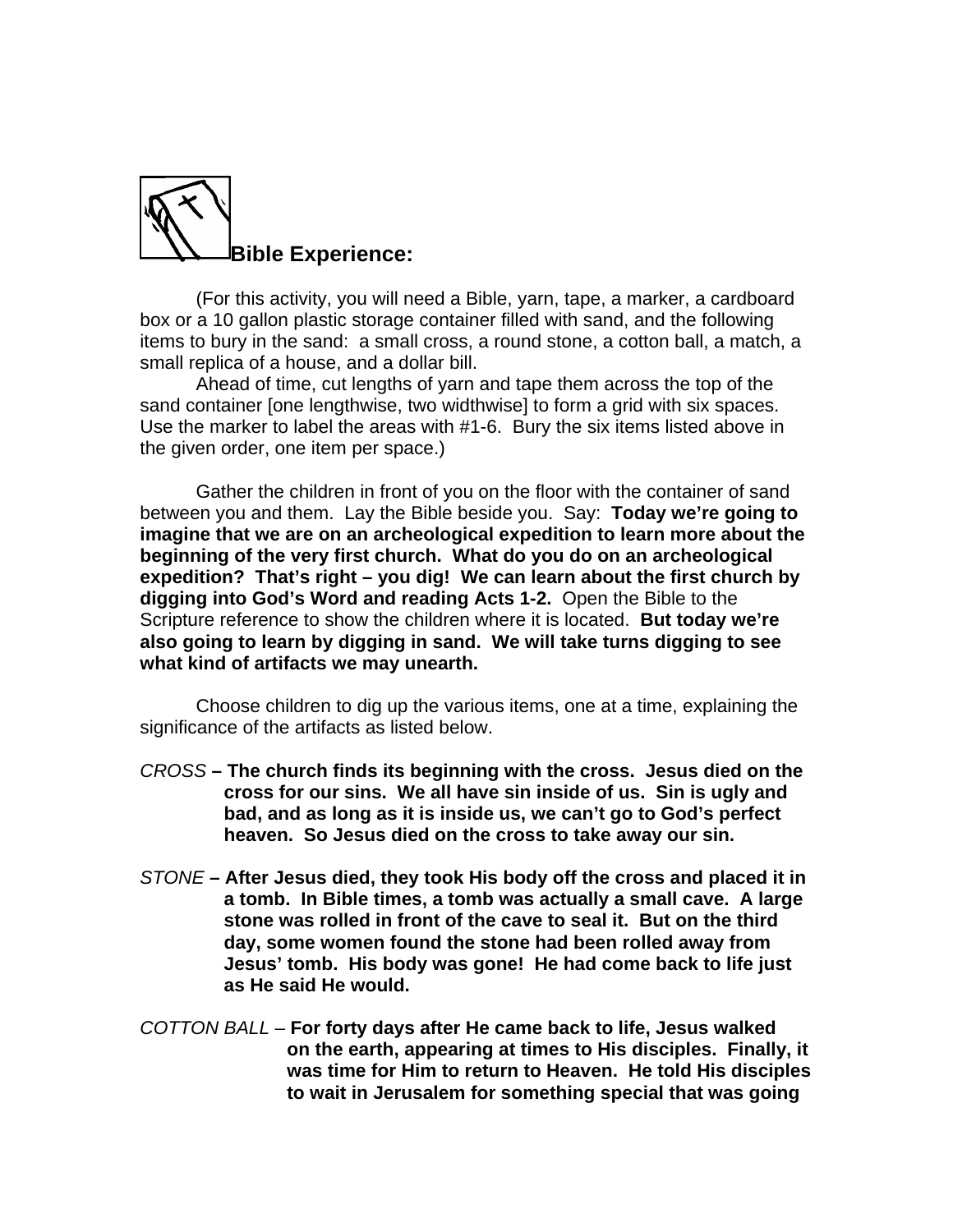**to happen. When that something special did happen, they were to go around the world telling others about Him. Then Jesus was taken up into the sky and a soft, fluffy cloud (kind of like this cotton ball) hid Him from their sight. He returned to Heaven.** 

- *MATCH*  **After Jesus went back to Heaven, the disciples returned to the house where they were staying in Jerusalem. A few days later, as they were gathered in an upstairs room, a mighty wind blew into the house. What looked like little flames of fire appeared over each of their heads**. (At this point, you may light the match if you want.) **All at once, the disciples began speaking in languages they had never spoken before. They went outside and began telling people about Jesus. The people were from many different countries, and they were amazed to hear the disciples talking in their languages! About three thousand people chose to believe in Jesus that day!**
- *HOUSE*  **As more and more people chose to believe in Jesus, they started meeting together. This way the disciples could teach them how to live for Jesus. They prayed together, ate together, and praised God together. However, there weren't any church buildings for them to meet in, so they met in homes.**
- *MONEY* **Another thing the new believers did was to share everything they had with each other. They often sold their belongings and gave the money to people who didn't have any. They looked out for each other and took care of each other. It was as if they were one big family – the family of God. They were the church. Now we are the church.**



(For this activity, you will need a blackboard, chalk, and an eraser.)

On the blackboard, draw two intersecting circles. Label the one circle "First Church" and the other circle "Our Church".

**In what ways is our church different from the first church?** Record these responses in the non-intersecting portions of the corresponding circles. **In what ways are we alike?** Record responses on the intersecting portion of the circles. After the children give their responses, add "one big family" to this